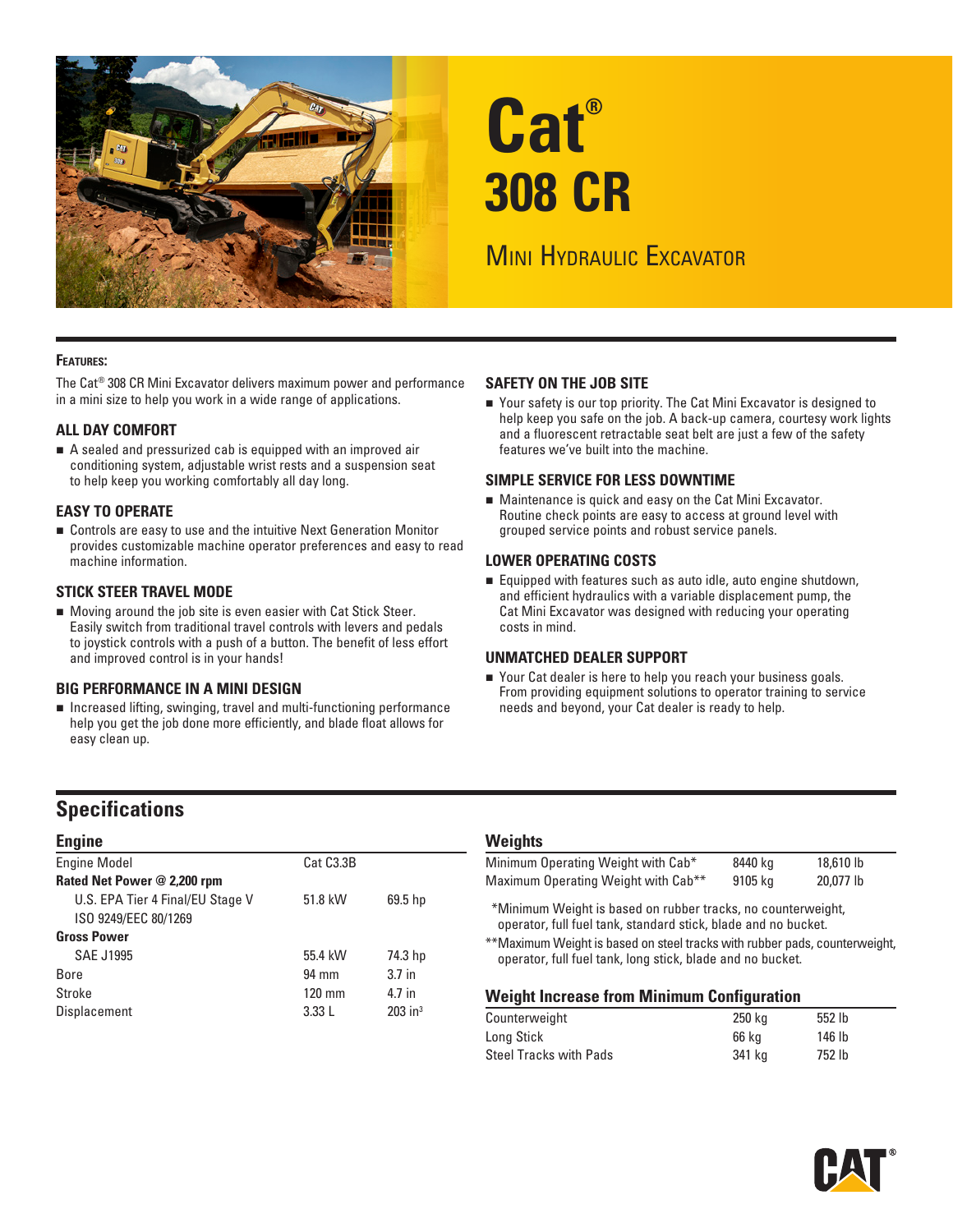## **308 CR Mini Hydraulic Excavator**

#### **Travel System**

| Travel Speed - High                 | $5.1$ km/h | $3.2$ mph  |
|-------------------------------------|------------|------------|
| Travel Speed - Low                  | $3.1$ km/h | $1.9$ mph  |
| Maximum Traction Force - High Speed | 27.8 kN    | 6,250 lbf  |
| Maximum Traction Force - Low Speed  | 67.5 kN    | 15,175 lbf |
| Ground Pressure - Minimum Weight    | 36.9 kPa   | 5.4 psi    |
| Ground Pressure - Maximum Weight    | 39.8 kPa   | 5.8 psi    |
| Gradeability (maximum)              | 30 degrees |            |

#### **Service Refill Capacities**

| <b>Cooling System</b>   | 10.0 <sub>L</sub> | $2.6$ gal |
|-------------------------|-------------------|-----------|
| Engine Oil              | 11.2L             | $3.0$ gal |
| <b>Fuel Tank</b>        | 147 I             | 39 gal    |
| <b>Hydraulic Tank</b>   | 53 L              | 14 gal    |
| <b>Hydraulic System</b> | 110L              | 29 gal    |

#### **Hydraulic System**

| Load Sensing Hydraulics with Variable Displacement Piston Pump |           |            |  |  |  |  |  |  |  |
|----------------------------------------------------------------|-----------|------------|--|--|--|--|--|--|--|
| Pump Flow @ 2,400 rpm<br>167 L/min<br>44 gal/min               |           |            |  |  |  |  |  |  |  |
| Operating Pressure - Equipment                                 | $285$ bar | 4,134 psi  |  |  |  |  |  |  |  |
| Operating Pressure - Travel                                    | $285$ bar | 4,134 psi  |  |  |  |  |  |  |  |
| Operating Pressure - Swing                                     | $250$ bar | 3,626 psi  |  |  |  |  |  |  |  |
| Maximum Auxiliary Circuit - Primary                            |           |            |  |  |  |  |  |  |  |
| Flow at Pump*                                                  | 131 L/min | 35 gal/min |  |  |  |  |  |  |  |
| Pressure at Pump*                                              | $285$ bar | 4,134 psi  |  |  |  |  |  |  |  |
| Maximum Auxiliary Circuit - Secondary                          |           |            |  |  |  |  |  |  |  |
| Flow at Pump*                                                  | 33 L/min  | 9 gal/min  |  |  |  |  |  |  |  |
| Pressure at Pump*                                              | $285$ bar | 4,134 psi  |  |  |  |  |  |  |  |
| Digging Force - Stick (Standard)                               | 42.3 kN   | 9.509 lbf  |  |  |  |  |  |  |  |
| Digging Force - Stick (Long)                                   | 35.7 kN   | 8,032 lbf  |  |  |  |  |  |  |  |
| Digging Force - Bucket                                         | 62.0 kN   | 13,946 lbf |  |  |  |  |  |  |  |

\*Flow and pressure are not combinable. Under load, as flow rises pressure goes down.

#### **Swing System**

| <b>Machine Swing Speed</b> | $10.6$ rpm |
|----------------------------|------------|
| Boom Swing - Left          | 60 degrees |
| Boom Swing – Right         | 50 degrees |

#### **Blade**

| Width (Standard) | 2300 mm | $90.6$ in |
|------------------|---------|-----------|
| Width (Wide)     | 2450 mm | $96.5$ in |
| Height           | 431 mm  | 17 in     |

#### **Certification – Cab**

| <b>Roll Over Protective Structure (ROPS)</b> | ISO 12117-2:2008         |
|----------------------------------------------|--------------------------|
| Tip Over Protective Structure (TOPS)         | ISO 12117:1997           |
| <b>Top Guard</b>                             | ISO 10262:1998 (Level I) |

#### **Sound**

| <b>Operator Sound Pressure</b><br>(ISO 6396:2008)  | 72 dB(A) |
|----------------------------------------------------|----------|
| Average Exterior Sound Pressure<br>(ISO 6395:2008) | 99 dB(A) |

• European Union Directive "2000/14/EC"



#### **Dimensions**

|                 |                                | <b>Standard Stick</b> | <b>Long Stick</b>                 |
|-----------------|--------------------------------|-----------------------|-----------------------------------|
| 1               | Dig Depth                      | 4108 mm (161.7 in)    | 4643 mm (182.8 in)                |
|                 | 2 Vertical Wall                | 2991 mm (117.8 in)    | 3404 mm (134.0 in)                |
| 3               | Maximum Reach                  | 6949 mm (273.6 in)    | 7460 mm (293.7 in)                |
|                 | at Ground Level                |                       |                                   |
| 4               | Maximum Reach                  | 7141 mm (281.1 in)    | 7637 mm (300.7 in)                |
| 5.              | Maximum Dig Height             | 6736 mm (265.2 in)    | 7039 mm (277.1 in)                |
| 6               | Maximum Dump Clearance         | 4760 mm (187.4 in)    | 5072 mm (199.7 in)                |
| 7               | Boom in Reach                  | 3059 mm (120.4 in)    | 3215 mm (126.6 in)                |
| 8               | <b>Tail Swing</b>              |                       |                                   |
|                 | with Counterweight             | 1585 mm (62.4 in)     | 1585 mm (62.4 in)                 |
|                 | without Counterweight          | 1450 mm (57.1 in)     | 1450 mm (57.1 in)                 |
| 9               | Maximum Blade Height           | 370 mm (14.6 in)      | 370 mm (14.6 in)                  |
| 10              | Maximum Blade Depth            | 407 mm (16.0 in)      | 407 mm (16.0 in)                  |
| 11              | Height                         |                       |                                   |
|                 | Boom Transport-                | 2430 mm (95.7 in)     | 2260 mm (89.0 in)                 |
|                 | No Tools*                      |                       |                                   |
|                 | Boom Working-<br>With Tools**  | 2660 mm (104.7 in)    | 3050 mm (120.1 in)                |
| 12 <sup>2</sup> | Cab Height                     | 2541 mm (100.0 in)    | 2541 mm (100.0 in)                |
| 13              | <b>Swing Bearing Height</b>    | 756 mm (29.7 in)      | 756 mm (29.7 in)                  |
| 14              | Overall Undercarriage          | 2880 mm (113.4 in)    | 2880 mm (113.4 in)                |
|                 | Length                         |                       |                                   |
| 15              | <b>Overall Shipping Length</b> |                       |                                   |
|                 | with Counterweight             | 6706 mm (264 in)      | 6872 mm (270.6 in) <sup>***</sup> |
|                 | without Counterweight          | 6574 mm (258.8 in)    | 6872 mm (270.6 in)***             |
| 16              | <b>Boom Swing Right</b>        | 935 mm (36.8 in)      | 935 mm (36.8 in)                  |
| 17              | <b>Boom Swing Left</b>         | 604 mm (23.8 in)      | 604 mm (23.8 in)                  |
| 18              | <b>Track Belt/Shoe Width</b>   | 450 mm (17.7 in)      | 450 mm (17.7 in)                  |
| 19              | <b>Overall Track Width</b>     | 2300 mm (90.6 in)     | 2300 mm (90.6 in)                 |
| 20              | <b>Ground Clearance</b>        | 350 mm (13.8 in)      | 350 mm (13.8 in)                  |
| 21              | Stick Length                   | 1820 mm (71.7 in)     | 2358 mm (92.8 in)                 |

\*\*\*Boom Height when stick is pinned in transport position with no attachments.

\*\*\*Boom Height when stick is pinned in working position with attachments. Standard Stick offers only one pin position.

\*\*\*With blade positioned at the rear of the machine.

#### **Air Conditioning System**

The air conditioning system on this machine contains the fluorinated greenhouse gas refrigerant R134a (Global Warming Potential = 1430). The system contains 1.0 kg of refrigerant which has a  $CO<sub>2</sub>$  equivalent of 1.430 metric tonnes.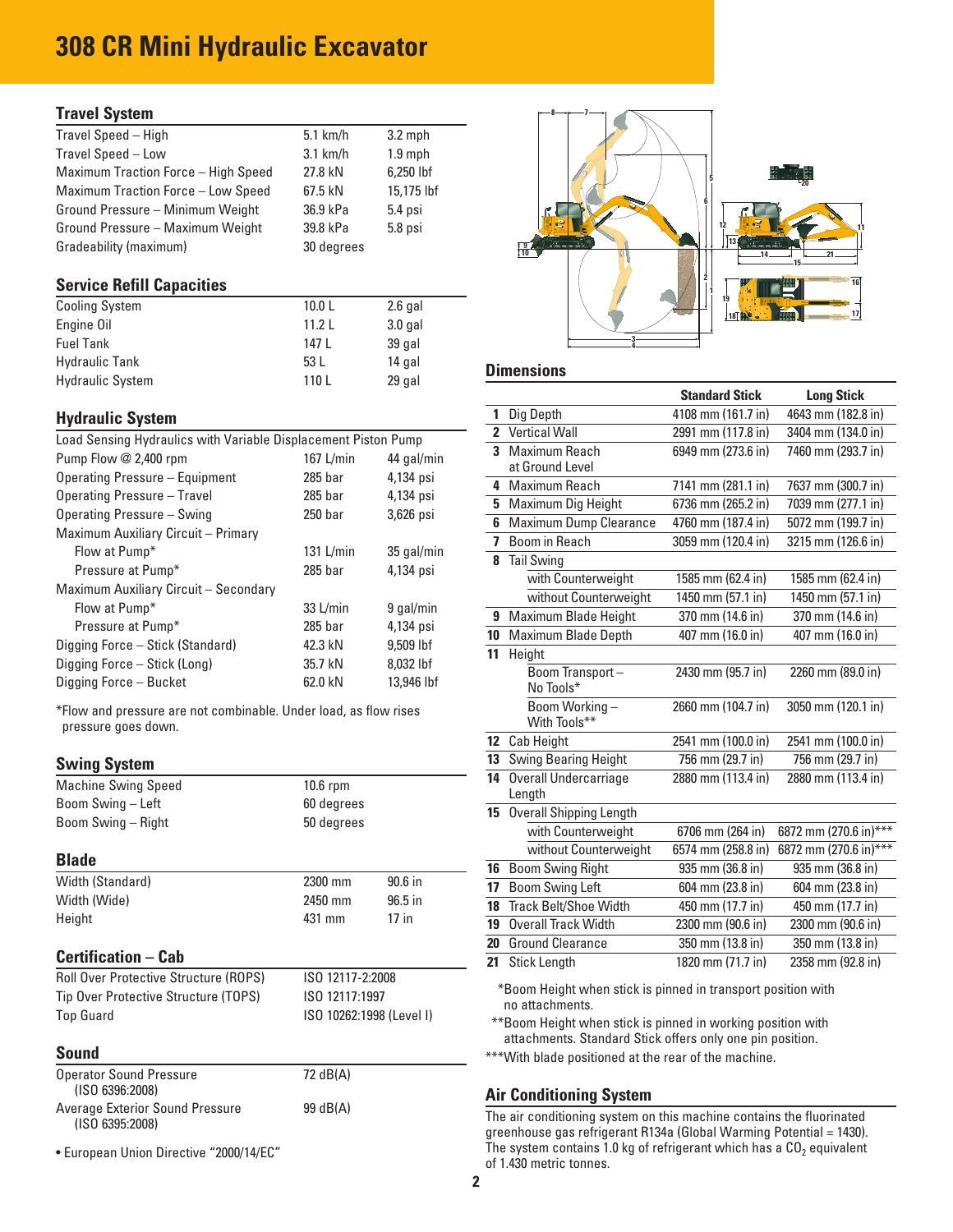|                          |                       |                       | Lift Point Radius 3 m (9.8 ft) |                            |                             | Lift Point Radius 4.5 m (14.8 ft) | <b>Lift Point Radius (Maximum)</b> |                      |                       |                            |                        |                |
|--------------------------|-----------------------|-----------------------|--------------------------------|----------------------------|-----------------------------|-----------------------------------|------------------------------------|----------------------|-----------------------|----------------------------|------------------------|----------------|
|                          |                       |                       | <b>Over Front</b>              |                            |                             | <b>Over Front</b>                 |                                    | <b>Over Front</b>    |                       |                            |                        |                |
| <b>Lift Point Height</b> |                       | <b>Blade</b><br>Down  | <b>Blade</b><br>Up             | <b>Over</b><br><b>Side</b> | <b>Blade</b><br><b>Down</b> | <b>Blade</b><br>Up                | <b>Over</b><br><b>Side</b>         | <b>Blade</b><br>Down | <b>Blade</b><br>Up    | <b>Over</b><br><b>Side</b> | m<br>(f <sup>t</sup> ) |                |
| 4.5 <sub>m</sub>         | <b>Standard Stick</b> | kg<br>(Ib)            |                                |                            |                             | $*2445$<br>(*5,391)               | 1870<br>(4, 123)                   | 1630<br>(3,594)      | $*2195$<br>(*4,840)   | 1490<br>(3,285)            | 1300<br>(2,867)        | 5.13<br>(16.8) |
| (14.8 ft)                | Long Stick            | kg<br>$(\mathsf{lb})$ |                                |                            |                             |                                   |                                    |                      | $*1625$<br>$(*3,583)$ | 1235<br>(2,723)            | 1075<br>(2,370)        | 5.74<br>(18.8) |
| 3 <sub>m</sub>           | <b>Standard Stick</b> | kg<br>(1b)            |                                |                            |                             | $*2770$<br>(*6,108)               | 1805<br>(3,980)                    | 1565<br>(3,451)      | *2130<br>$(*4,697)$   | 1160<br>(2,558)            | 1010<br>(2,227)        | 5.90<br>(19.4) |
| (9.8 ft)                 | Long Stick            | kg<br>(lb)            |                                |                            |                             | $*2400$<br>(*5,292)               | 1825<br>(4,024)                    | 1580<br>(3,484)      | $*1585$<br>(*3,495)   | 995<br>(2, 194)            | 865<br>(1,907)         | 6.42<br>(21.1) |
| 1.5 <sub>m</sub>         | <b>Standard Stick</b> | kg<br>(lb)            |                                |                            |                             | *3345<br>(*7,376)                 | 1685<br>(3,715)                    | 1450<br>(3, 197)     | *2305<br>$(*5,083)$   | 1060<br>(2, 337)           | 915<br>(2,018)         | 6.13<br>(20.1) |
| $(4.9$ ft)               | Long Stick            | kg<br>(1b)            |                                |                            |                             | *3080<br>(*6,791)                 | 1685<br>(3,715)                    | 1450<br>(3, 197)     | $*1695$<br>(*3,737)   | 915<br>(2,018)             | 790<br>(1, 742)        | 6.63<br>(21.8) |
| 0 <sub>m</sub><br>(0 ft) | <b>Standard Stick</b> | kg<br>$(\mathsf{lb})$ | *3750<br>(*8,269)              | 2970<br>(6, 549)           | 2460<br>(5, 424)            | *3535<br>(*7,795)                 | 1600<br>(3,528)                    | 1370<br>(3,021)      | $*2365$<br>$(*5,215)$ | 1090<br>(2,403)            | 945<br>(2,084)         | 5.89<br>(19.3) |
|                          | Long Stick            | kg<br>$(\mathsf{lb})$ | *3845<br>(*8,478)              | 2920<br>(6, 439)           | 2405<br>(5,303)             | *3480<br>(*7,673)                 | 1570<br>(3,462)                    | 1340<br>(2, 955)     | *1990<br>(*4,388)     | 935<br>(2,062)             | 805<br>(1,775)         | 6.42<br>(21.1) |

#### **Lift Capacities – Minimum Configuration**

Minimum Weight includes rubber belts, cab, operator, full fuel tank, no counterweight and no bucket.

#### **Lift Capacities – Maximum Configuration**

|                               |                          | Lift Point Radius 3 m (9.8 ft) |                       |                       | Lift Point Radius 4.5 m (14.8 ft) |                       |                  | <b>Lift Point Radius (Maximum)</b> |                       |                 |                 |                   |
|-------------------------------|--------------------------|--------------------------------|-----------------------|-----------------------|-----------------------------------|-----------------------|------------------|------------------------------------|-----------------------|-----------------|-----------------|-------------------|
|                               |                          | <b>Over Front</b>              |                       |                       | <b>Over Front</b>                 |                       |                  | <b>Over Front</b>                  |                       |                 |                 |                   |
|                               |                          |                                | <b>Blade</b>          | <b>Blade</b>          | Over                              | <b>Blade</b>          | <b>Blade</b>     | <b>Over</b>                        | <b>Blade</b>          | <b>Blade</b>    | <b>Over</b>     | m                 |
|                               | <b>Lift Point Height</b> |                                | <b>Down</b>           | Up                    | <b>Side</b>                       | Down                  | Up               | <b>Side</b>                        | Down                  | Up              | Side            | (f <sup>t</sup> ) |
| 4.5 <sub>m</sub><br>(14.8 ft) | <b>Standard Stick</b>    | kg<br>(1b)                     |                       |                       |                                   | $*2445$<br>(*5,391)   | 2090<br>(4,608)  | 1820<br>(4,013)                    | $*2195$<br>(*4,840)   | 1675<br>(3,693) | 1460<br>(3,219) | 5.13<br>(16.8)    |
|                               | Long Stick               | kg<br>(lb)                     |                       |                       |                                   |                       |                  |                                    | $*1625$<br>$(*3,583)$ | 1395<br>(3,076) | 1215<br>(2,679) | 5.74<br>(18.8)    |
| 3 <sub>m</sub><br>(9.8 ft)    | <b>Standard Stick</b>    | kg<br>(lb)                     |                       |                       |                                   | $*2770$<br>$(*6,108)$ | 2025<br>(4, 465) | 1760<br>(3,881)                    | $*2130$<br>(*4,697)   | 1315<br>(2,900) | 1145<br>(2,525) | 5.90<br>(19.4)    |
|                               | Long Stick               | kg<br>(1b)                     |                       |                       |                                   | $*2400$<br>$(*5,292)$ | 2045<br>(4,509)  | 1775<br>(3, 914)                   | $*1585$<br>(*3,495)   | 1135<br>(2,503) | 990<br>(2, 183) | 6.42<br>(21.1)    |
| 1.5m<br>(4.9 ft)              | <b>Standard Stick</b>    | kg<br>(Ib)                     |                       |                       |                                   | $*3345$<br>$(*7,376)$ | 1905<br>(4,201)  | 1645<br>(3,627)                    | $*2305$<br>(*5,083)   | 1205<br>(2,657) | 1050<br>(2,315) | 6.13<br>(20.1)    |
|                               | Long Stick               | kg<br>(1b)                     |                       |                       |                                   | *3080<br>$(*6,791)$   | 1905<br>(4,201)  | 1640<br>(3,616)                    | $*1695$<br>(*3,737)   | 1050<br>(2,315) | 910<br>(2,007)  | 6.63<br>(21.8)    |
| 0 <sub>m</sub><br>(0 ft)      | <b>Standard Stick</b>    | kg<br>(lb)                     | $*3750$<br>$(*8,269)$ | $*3750$<br>$(*8,269)$ | 2795<br>(6, 163)                  | *3535<br>(*7,795)     | 1820<br>(4,013)  | 1565<br>(3,451)                    | $*2365$<br>(*5,215)   | 1250<br>(2,756) | 1080<br>(2,381) | 5.89<br>(19.3)    |
|                               | Long Stick               | kg<br>(lb)                     | *3845<br>$(*8,478)$   | *3845<br>$(*8,478)$   | 2745<br>(6,053)                   | *3480<br>$(*7,673)$   | 1790<br>(3,947)  | 1535<br>(3,385)                    | *1990<br>(*4,388)     | 1075<br>(2,370) | 930<br>(2,051)  | 6.42<br>(21.1)    |

Maximum Weight includes steel tracks with pads, cab, operator, full fuel tank, counterweight and no bucket.

\*The above loads are in compliance with hydraulic excavator lift capacity rating standard ISO 10567:2007 and they do not exceed 87% of hydraulic lifting capacity or 75% of tipping capacity. The excavator bucket weight is not included on this chart.